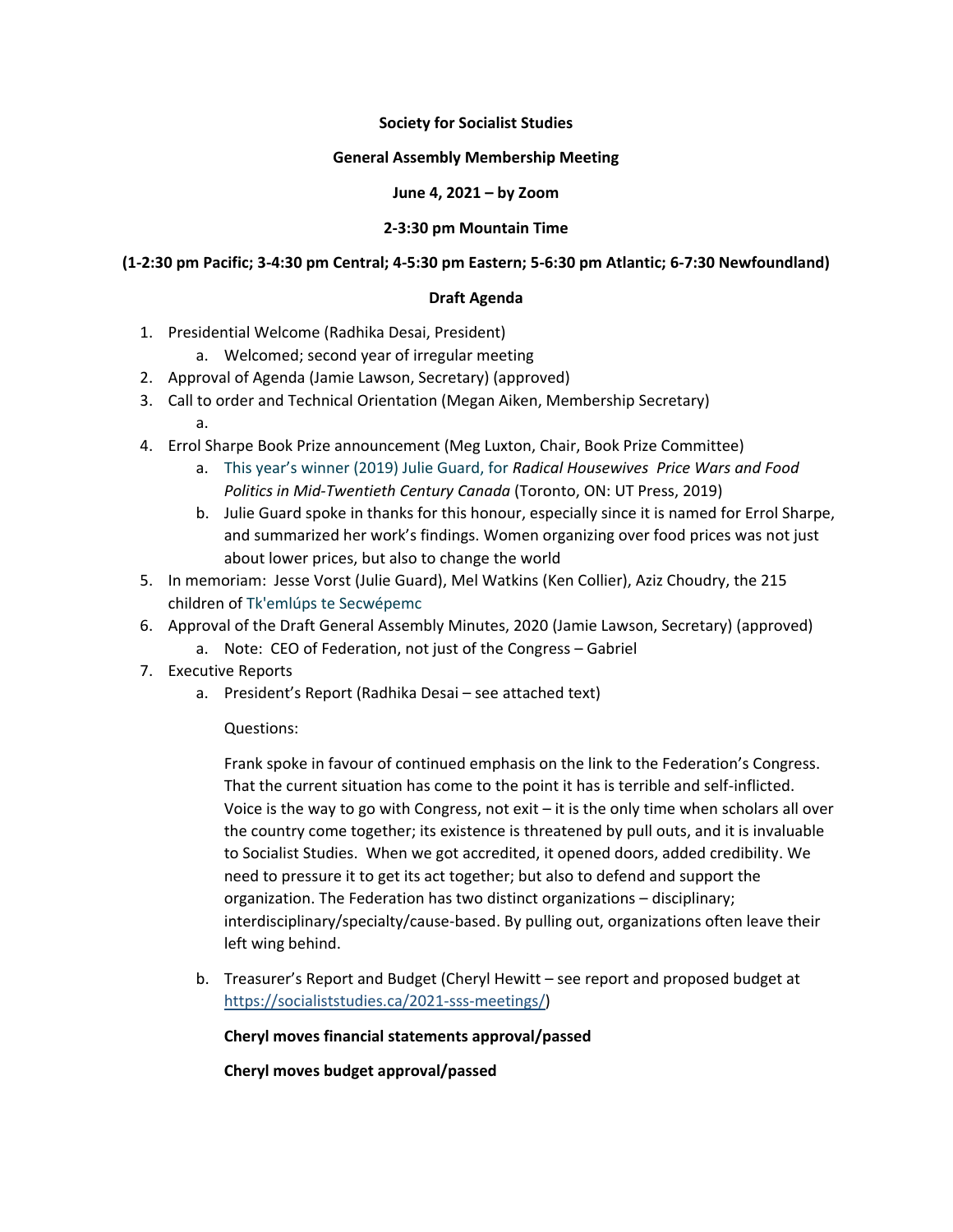c. Programme Chair Report (Radhika reported for Elaine Coburn)

Elaine cannot be programme chair for next year; programme committee volunteers (Spencer Rochie; Megan Aiken; Ian Liujia Tian)

Comments:

Cheryl happy to help generate Congress budget

Jamie L. notes that programme committee will meet and form with support from committee to find programme chair; lacking local rep, not known where the next Congress will be.

- d. Journal Report (Sandra Rein see "2021 Annual Report" at [https://socialiststudies.ca/2021-sss-meetings/\)](https://socialiststudies.ca/2021-sss-meetings/)
- e. Membership Committee (Megan Aiken see "Membership Secretary Report" at [https://socialiststudies.ca/wp-content/uploads/2021/05/Membership-Secretary-](https://socialiststudies.ca/wp-content/uploads/2021/05/Membership-Secretary-Report.pdf)[Report.pdf\)](https://socialiststudies.ca/wp-content/uploads/2021/05/Membership-Secretary-Report.pdf)

Bill asked about Eventbrite ticket – do we need Eventbrite interface?

Also, with affiliates and chapters, we should ask ourselves how they connect in; perhaps create a council to discuss together

Megan answered she is getting used to MMS; needs to be in touch with Federation about ticketing through it; if we started to charge for events, Eventbrite would take 50%

On formalizing chapters and affiliates – this is key to SSS broadening beyond academic alone

Radhika suggested a target of 15-20 affiliates to achieve a critical mass, drawing others to join.

Programming ideas: filling a gap in the Canadian left; Frank's suggestions include a direct link on the webpage to the affiliate form.

Megan is interested in building a membership committee: email in chat if you are interested

Radhika: Thanks to Megan

8. Review and Discussion of Relationship with Congress (Radhika Desai, Elaine Coburn, Jamie Magnusson)

The year 2021 marks the second year when pandemic and anti-racist, decolonizing politics have led to a cancellation of our normal conference with Congress. Radhika, Elaine, and Jamie reviewed the course of events that led to cancellation under Congress and the turn to alternate online programming.

*Jamie Magnusson*: This is initially a Black Canadian Studies Association (BCSA) matter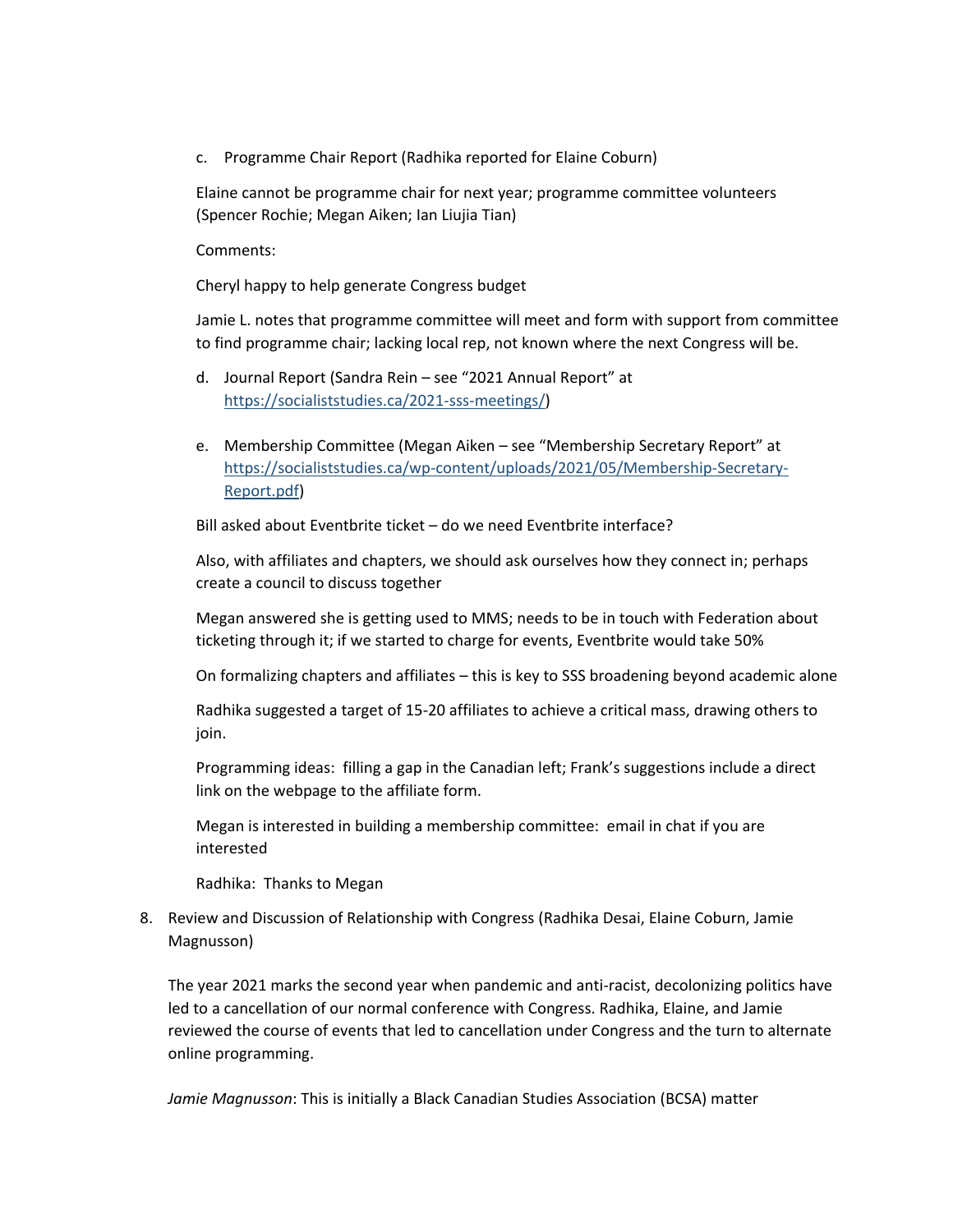Some horrible relations erupted between BCSA and Congress this year There had been underlying tension for some time before During conference planning, BCSA pulled out of Congress; continued meetings had failed to resolve matters; left-leaning societies followed suit We are not good at this so far; several other organizations decided to pull-out Elaine Coburn undertook a long conversation, and consulted extensively with executive. Consensus: solidarity important - what would happen if we did meet at Congress if Black Canadian scholars and their allies pulled out? It would put us and key participants in a terrible position. It would have implications for the socialist futures we would be pursuing Executive supported Elaine's proposal; it hit us financially, but it will build relationships: we withdrew from Congress this year

The background: During Vancouver/UBC Congress 2019, a graduate student was invited to BCSA; showed up at Congress; arrested on false accusation of stealing a laptop. BCSA made demands of Congress and reparations; asked for core theme of Anti-Black racism and colonialism at a future Congress.

That Congress was to happen at Western in 2020; but most cancelled because of the pandemic One would have thought the theme would carry over to Edmonton 2021.

But Congress rejected this: Edmonton hosts had negotiated locally to focus on North instead. BCSA frustration leads to pull-out without recommendation to others.

Several associations pulled out in solidarity, including Sexual Studies Jamie M. was a coordinator that year, and a beautiful conference was shaping up Necessary to think about creating exciting spaces for exciting scholarship

#### *Errol Sharpe*

Society did the right thing; what do we do next?

Continuing activities all the ways through

Discussion of making our theme about Congress: could we organize a counter-Congress on that basis? BCSA; Fernwood also withdrew.

We could hold online sessions deal with some of these issues; involve scholars and activists not in academe.

Key for us to learn from activists, do follow-up, perhaps in themed sessions.

Perhaps Errol could help convene these.

In July, plans for an International Manifesto group – Black American, Indigenous solidarities with Palestine cause. Suzanne Weiss suggested this.

*Cheryl Hewitt*: We might see this not so much about Congress but about Anti-Black and anti-Indigenous racism. A continued relationship with the Federation has advantages. Congress is a highlight for my year; important that we are not alone in the struggles.

Our job is to do internal work; and also to decide about requests in meetings with Congress – we need to return to Congress, but also to express what we want in solidarity with BCSA. Discussion with the other societies also.